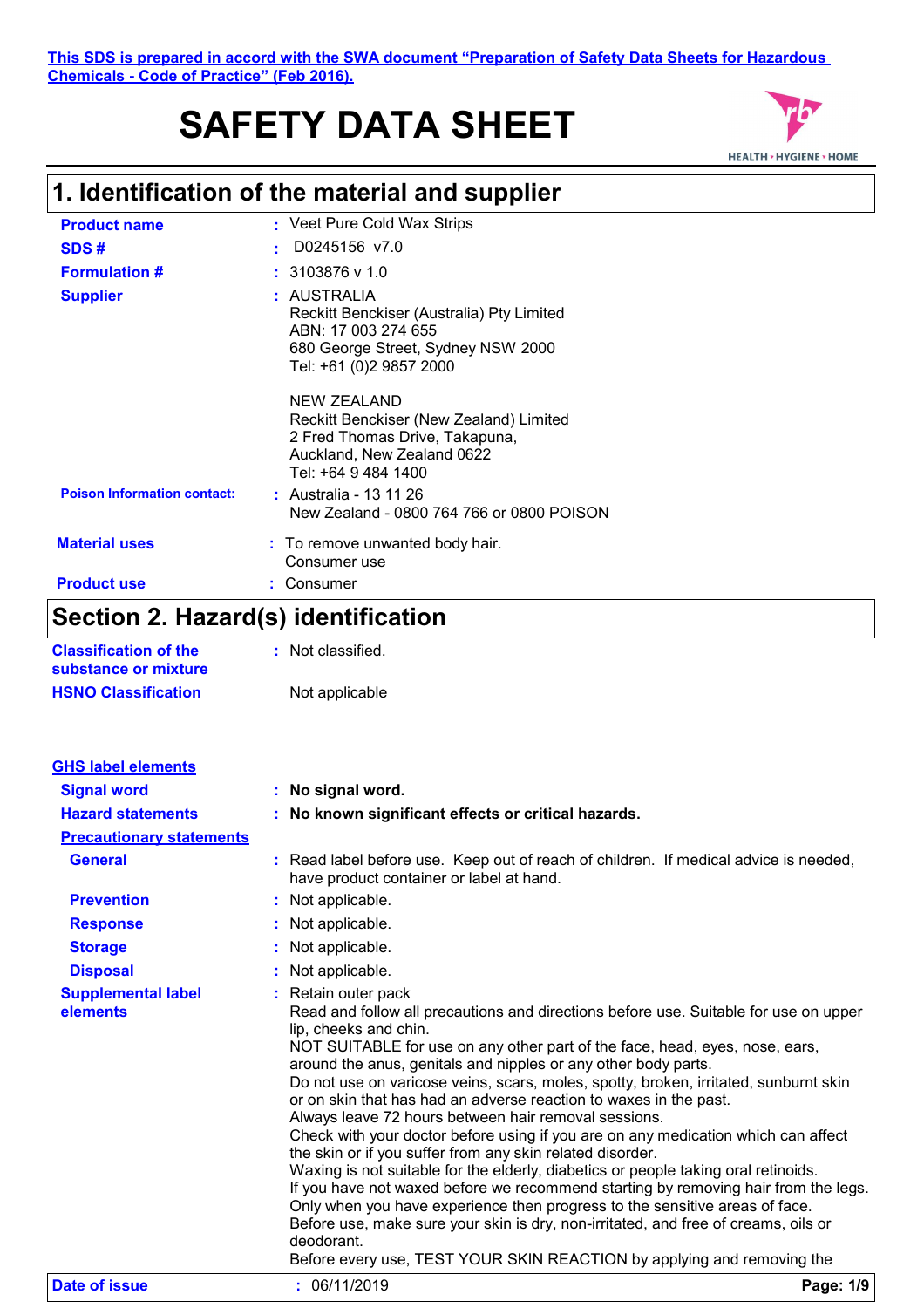### **Section 2. Hazard(s) identification**

| <b>Additional information</b><br><b>Recommendations</b>                     | product to a small part of the area you wish to treat, following the directions for use.<br>If after 24 HOURS there is no adverse reaction, continue to use.<br>If you experience any smarting/tingling during use, remove the product immediately<br>using the back of a used strip, Perfect Finish wipe or baby oil and then rinse<br>thoroughly with cold water. If irritation persists, seek medical advice.<br>Do not wax over the same area more than once<br>Skin may be more sensitive for a short time after use, so avoid scratching.<br>After use we recommend waiting 24 hours before using anti-perspirant, any other<br>perfumed product, using artificial tanning equipment, swimming or sunbathing.<br>If you run out of Perfect Finish wipes, you can use baby oil. Don't use water, soap or<br>alcohol to remove the wax.<br>In case of ingestion, seek medical advice immediately and show outer pack.<br>Avoid contact with eyes. In case of contact with eyes, rinse immediately with plenty<br>of water and seek medical advice.<br>Store any remaining strips in a cool, dry place.<br>: No known significant effects or critical hazards.<br>: No known significant effects or critical hazards. |
|-----------------------------------------------------------------------------|--------------------------------------------------------------------------------------------------------------------------------------------------------------------------------------------------------------------------------------------------------------------------------------------------------------------------------------------------------------------------------------------------------------------------------------------------------------------------------------------------------------------------------------------------------------------------------------------------------------------------------------------------------------------------------------------------------------------------------------------------------------------------------------------------------------------------------------------------------------------------------------------------------------------------------------------------------------------------------------------------------------------------------------------------------------------------------------------------------------------------------------------------------------------------------------------------------------------------|
|                                                                             |                                                                                                                                                                                                                                                                                                                                                                                                                                                                                                                                                                                                                                                                                                                                                                                                                                                                                                                                                                                                                                                                                                                                                                                                                          |
| <b>Recommendations</b>                                                      | : No known significant effects or critical hazards.                                                                                                                                                                                                                                                                                                                                                                                                                                                                                                                                                                                                                                                                                                                                                                                                                                                                                                                                                                                                                                                                                                                                                                      |
| <b>Other hazards which do not : None known.</b><br>result in classification |                                                                                                                                                                                                                                                                                                                                                                                                                                                                                                                                                                                                                                                                                                                                                                                                                                                                                                                                                                                                                                                                                                                                                                                                                          |

### **Section 3. Composition and ingredient information**

**Substance/mixture :**

: Mixture

| Ingredient name                       | $%$ (w/w)  | <b>CAS number</b> |
|---------------------------------------|------------|-------------------|
| White mineral oil (petroleum)         | l≥30 - ≤60 | 8042-47-5         |
| Silica, amorphous, fumed, cryst.-free | ≲3         | 112945-52-5       |

 **Other Non-hazardous ingredients to 100%**

**Occupational exposure limits, if available, are listed in Section 8.**

### **Section 4. First aid measures**

#### **Description of necessary first aid measures**

| <b>Eye contact</b>  | : Immediately flush eyes with plenty of water, occasionally lifting the upper and lower<br>eyelids. Check for and remove any contact lenses. Get medical attention if irritation<br>occurs.                                                                                                                                                               |
|---------------------|-----------------------------------------------------------------------------------------------------------------------------------------------------------------------------------------------------------------------------------------------------------------------------------------------------------------------------------------------------------|
| <b>Inhalation</b>   | : Remove victim to fresh air and keep at rest in a position comfortable for breathing.<br>Get medical attention if symptoms occur.                                                                                                                                                                                                                        |
| <b>Skin contact</b> | : Flush contaminated skin with plenty of water. Remove contaminated clothing and<br>shoes. Get medical attention if symptoms occur.                                                                                                                                                                                                                       |
| <b>Ingestion</b>    | : Wash out mouth with water. Remove victim to fresh air and keep at rest in a<br>position comfortable for breathing. If material has been swallowed and the exposed<br>person is conscious, give small quantities of water to drink. Do not induce vomiting<br>unless directed to do so by medical personnel. Get medical attention if symptoms<br>occur. |

|                                       | Most important symptoms/effects, acute and delayed  |           |
|---------------------------------------|-----------------------------------------------------|-----------|
| <b>Potential acute health effects</b> |                                                     |           |
| <b>Eye contact</b>                    | : No known significant effects or critical hazards. |           |
| <b>Inhalation</b>                     | : No known significant effects or critical hazards. |           |
| <b>Skin contact</b>                   | : No known significant effects or critical hazards. |           |
| <b>Ingestion</b>                      | : No known significant effects or critical hazards. |           |
| Over-exposure signs/symptoms          |                                                     |           |
| <b>Eye contact</b>                    | : No specific data.                                 |           |
| Date of issue                         | : 06/11/2019                                        | Page: 2/9 |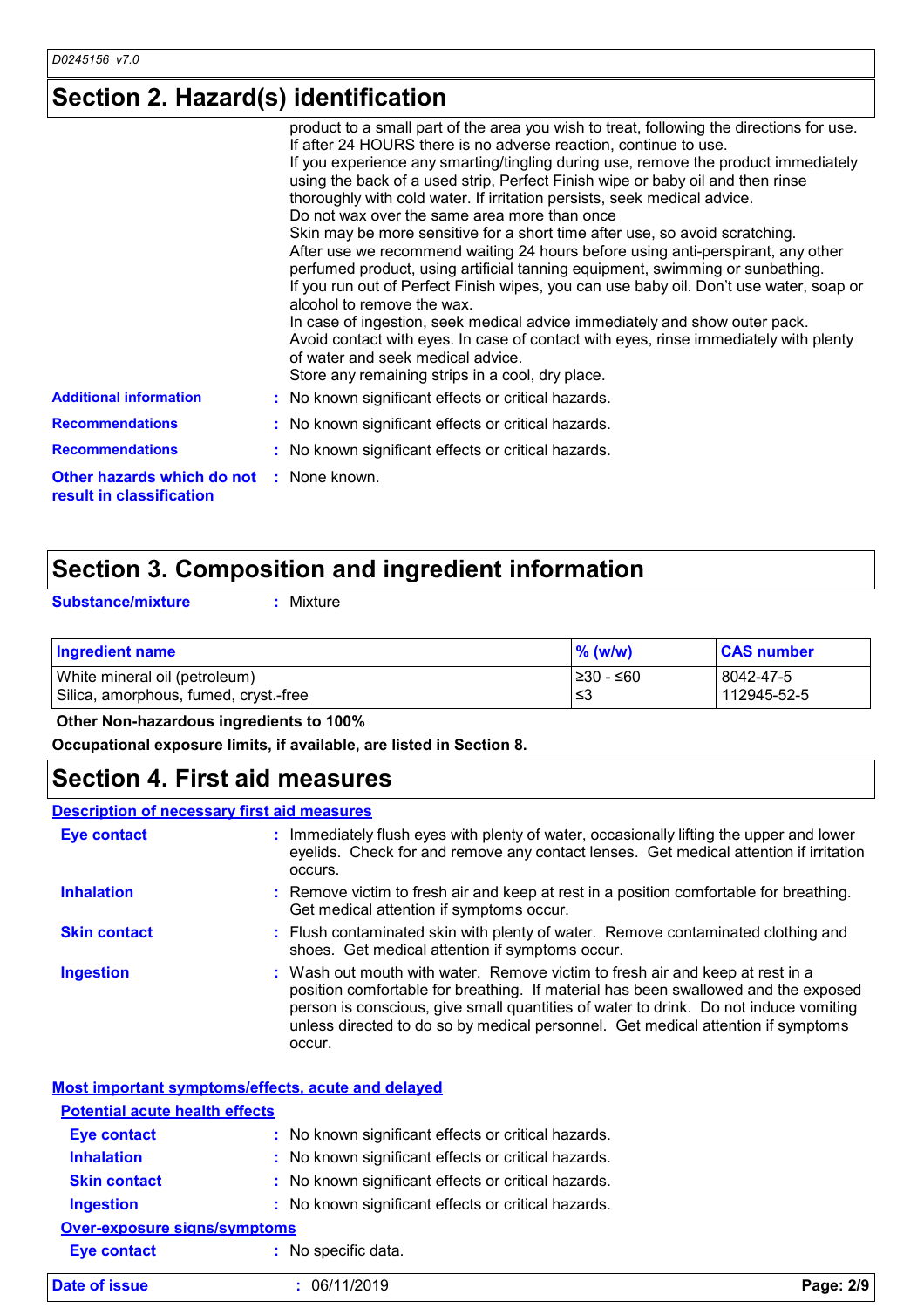## **Section 4. First aid measures**

| <b>Inhalation</b>                 | : No specific data.                                                                                                            |
|-----------------------------------|--------------------------------------------------------------------------------------------------------------------------------|
| <b>Skin contact</b>               | : No specific data.                                                                                                            |
| <b>Ingestion</b>                  | : No specific data.                                                                                                            |
|                                   | Indication of immediate medical attention and special treatment needed, if necessary                                           |
| <b>Notes to physician</b>         | : Treat symptomatically. Contact poison treatment specialist immediately if large<br>quantities have been ingested or inhaled. |
| <b>Specific treatments</b>        | : No specific treatment.                                                                                                       |
| <b>Protection of first-aiders</b> | : No action shall be taken involving any personal risk or without suitable training.                                           |

**See toxicological information (Section 11)**

### **Section 5. Fire-fighting measures**

| <b>Extinguishing media</b>                             |                                                                                                                                                                                                     |
|--------------------------------------------------------|-----------------------------------------------------------------------------------------------------------------------------------------------------------------------------------------------------|
| <b>Suitable extinguishing</b><br>media                 | : Use an extinguishing agent suitable for the surrounding fire.                                                                                                                                     |
| <b>Unsuitable extinguishing</b><br>media               | : None known.                                                                                                                                                                                       |
| <b>Specific hazards arising</b><br>from the chemical   | : No specific fire or explosion hazard.                                                                                                                                                             |
| <b>Hazardous thermal</b><br>decomposition products     | : No specific data.                                                                                                                                                                                 |
| <b>Special protective actions</b><br>for fire-fighters | : Promptly isolate the scene by removing all persons from the vicinity of the incident if<br>there is a fire. No action shall be taken involving any personal risk or without<br>suitable training. |
| <b>Special protective actions</b><br>for fire-fighters | : Fire-fighters should wear appropriate protective equipment and self-contained<br>breathing apparatus (SCBA) with a full face-piece operated in positive pressure<br>mode.                         |

### **Section 6. Accidental release measures**

| entering. Do not touch or walk through spilled material. Put on appropriate<br>personal protective equipment.<br>For emergency responders :<br>If specialized clothing is required to deal with the spillage, take note of any<br>information in Section 8 on suitable and unsuitable materials. See also the<br>information in "For non-emergency personnel".<br><b>Environmental precautions</b><br>: Avoid dispersal of spilled material and runoff and contact with soil, waterways,<br>drains and sewers. Inform the relevant authorities if the product has caused<br>environmental pollution (sewers, waterways, soil or air).<br>Methods and materials for containment and cleaning up<br><b>Small spill</b><br>: Move containers from spill area. Vacuum or sweep up material and place in a<br>designated, labeled waste container. Dispose of via a licensed waste disposal<br>contractor.<br><b>Large spill</b><br>Move containers from spill area. Prevent entry into sewers, water courses,<br>basements or confined areas. Vacuum or sweep up material and place in a<br>designated, labeled waste container. Dispose of via a licensed waste disposal<br>contractor. Note: see Section 1 for emergency contact information and Section 13<br>for waste disposal. | Page: 3/9 |
|----------------------------------------------------------------------------------------------------------------------------------------------------------------------------------------------------------------------------------------------------------------------------------------------------------------------------------------------------------------------------------------------------------------------------------------------------------------------------------------------------------------------------------------------------------------------------------------------------------------------------------------------------------------------------------------------------------------------------------------------------------------------------------------------------------------------------------------------------------------------------------------------------------------------------------------------------------------------------------------------------------------------------------------------------------------------------------------------------------------------------------------------------------------------------------------------------------------------------------------------------------------------------------|-----------|
|                                                                                                                                                                                                                                                                                                                                                                                                                                                                                                                                                                                                                                                                                                                                                                                                                                                                                                                                                                                                                                                                                                                                                                                                                                                                                  |           |
|                                                                                                                                                                                                                                                                                                                                                                                                                                                                                                                                                                                                                                                                                                                                                                                                                                                                                                                                                                                                                                                                                                                                                                                                                                                                                  |           |
|                                                                                                                                                                                                                                                                                                                                                                                                                                                                                                                                                                                                                                                                                                                                                                                                                                                                                                                                                                                                                                                                                                                                                                                                                                                                                  |           |
|                                                                                                                                                                                                                                                                                                                                                                                                                                                                                                                                                                                                                                                                                                                                                                                                                                                                                                                                                                                                                                                                                                                                                                                                                                                                                  |           |
|                                                                                                                                                                                                                                                                                                                                                                                                                                                                                                                                                                                                                                                                                                                                                                                                                                                                                                                                                                                                                                                                                                                                                                                                                                                                                  |           |
| : No action shall be taken involving any personal risk or without suitable training.<br>For non-emergency<br>Evacuate surrounding areas. Keep unnecessary and unprotected personnel from<br>personnel                                                                                                                                                                                                                                                                                                                                                                                                                                                                                                                                                                                                                                                                                                                                                                                                                                                                                                                                                                                                                                                                            |           |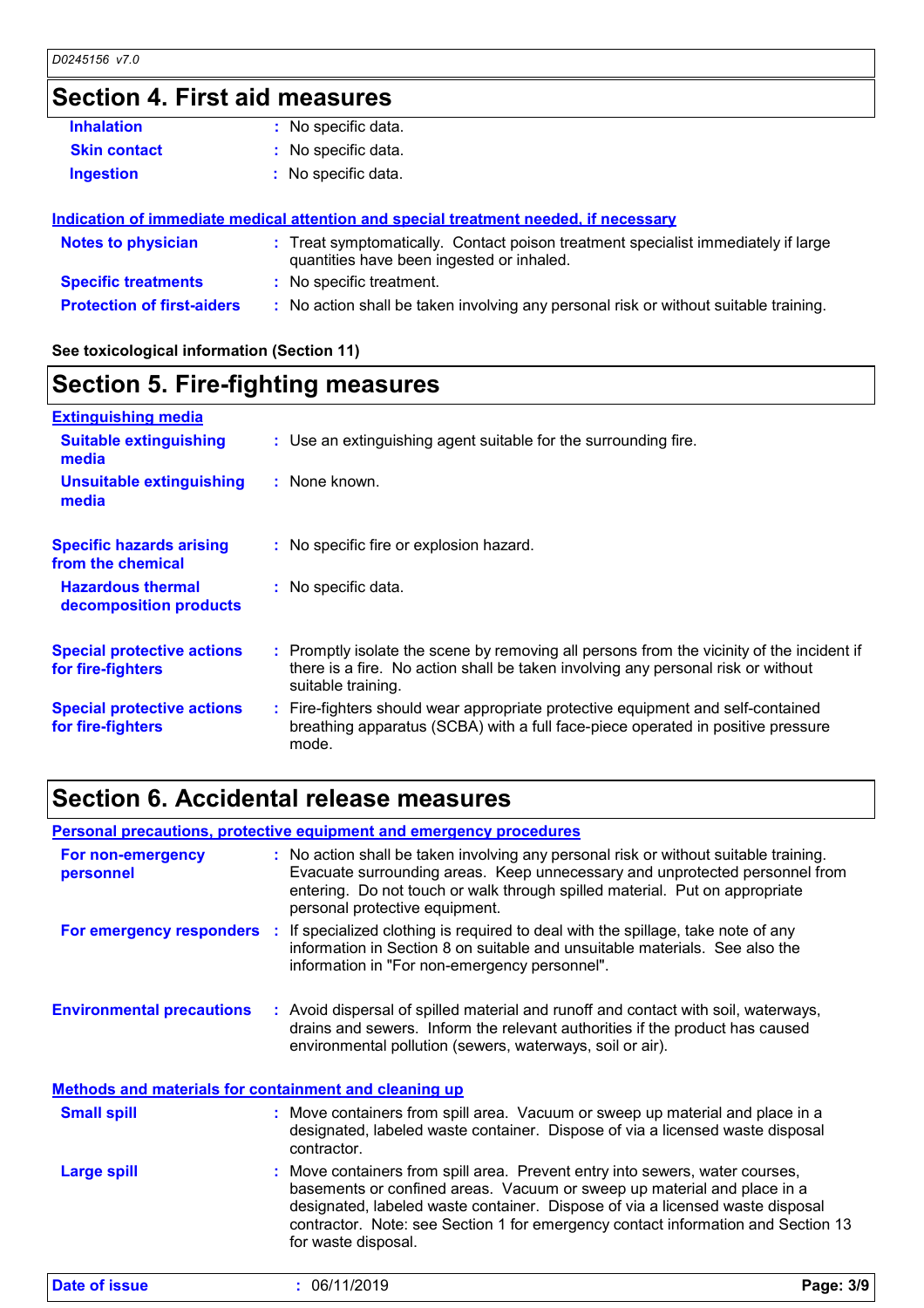### **Section 6. Accidental release measures**

**See Section 1 for emergency contact information.**

**See Section 8 for information on appropriate personal protective equipment.**

**See Section 13 for additional waste treatment information.**

### **Section 7. Handling and storage**

**Precautions for safe handling**

| <b>Protective measures</b><br><b>Advice on general</b><br>occupational hygiene   | : Put on appropriate personal protective equipment (see Section 8).<br>: Eating, drinking and smoking should be prohibited in areas where this material is<br>handled, stored and processed. Workers should wash hands and face before<br>eating, drinking and smoking. Remove contaminated clothing and protective<br>equipment before entering eating areas. See also Section 8 for additional<br>information on hygiene measures.                                                                                                                                               |
|----------------------------------------------------------------------------------|------------------------------------------------------------------------------------------------------------------------------------------------------------------------------------------------------------------------------------------------------------------------------------------------------------------------------------------------------------------------------------------------------------------------------------------------------------------------------------------------------------------------------------------------------------------------------------|
| <b>Conditions for safe storage,</b><br>including any<br><b>incompatibilities</b> | : Store in accordance with local regulations. Store in original container protected<br>from direct sunlight in a dry, cool and well-ventilated area, away from incompatible<br>materials (see Section 10) and food and drink. Keep container tightly closed and<br>sealed until ready for use. Containers that have been opened must be carefully<br>resealed and kept upright to prevent leakage. Do not store in unlabeled containers.<br>Use appropriate containment to avoid environmental contamination. See Section 10<br>for incompatible materials before handling or use. |

#### **Section 8. Exposure controls and personal protection**

#### **Control parameters**

#### **Australia**

#### **Occupational exposure limits**

| <b>Ingredient name</b>        | <b>Exposure limits</b>                                                                   |
|-------------------------------|------------------------------------------------------------------------------------------|
| White mineral oil (petroleum) | Safe Work Australia (Australia, 4/2018).<br>TWA: 5 mg/m <sup>3</sup> 8 hours. Form: mist |

#### **New Zealand**

**Occupational exposure limits : No exposure standard allocated.**

| <b>Ingredient name</b>                | <b>Exposure limits</b>                                                                                                                            |
|---------------------------------------|---------------------------------------------------------------------------------------------------------------------------------------------------|
| White mineral oil (petroleum)         | NZ HSWA 2015 (New Zealand, 11/2017).<br>WES-TWA: 5 mg/m <sup>3</sup> 8 hours. Form: Mist<br>WES-STEL: 10 mg/m <sup>3</sup> 15 minutes. Form: Mist |
| Silica, amorphous, fumed, cryst.-free | NZ HSWA 2015 (New Zealand, 11/2017).<br>WES-TWA: 10 mg/m <sup>3</sup> 8 hours.                                                                    |

**Environmental exposure controls :** Emissions from ventilation or work process equipment should be checked to ensure they comply with the requirements of environmental protection legislation. In some cases, fume scrubbers, filters or engineering modifications to the process equipment will be necessary to reduce emissions to acceptable levels. **Appropriate engineering controls :** Good general ventilation should be sufficient to control worker exposure to airborne contaminants.

| <b>Individual protection measures</b> |                                                                                                                                                                                                                                                                                                                                                                                                   |
|---------------------------------------|---------------------------------------------------------------------------------------------------------------------------------------------------------------------------------------------------------------------------------------------------------------------------------------------------------------------------------------------------------------------------------------------------|
| <b>Hygiene measures</b>               | : Wash hands, forearms and face thoroughly after handling chemical products, before<br>eating, smoking and using the lavatory and at the end of the working period.<br>Appropriate techniques should be used to remove potentially contaminated clothing.<br>Wash contaminated clothing before reusing. Ensure that eyewash stations and<br>safety showers are close to the workstation location. |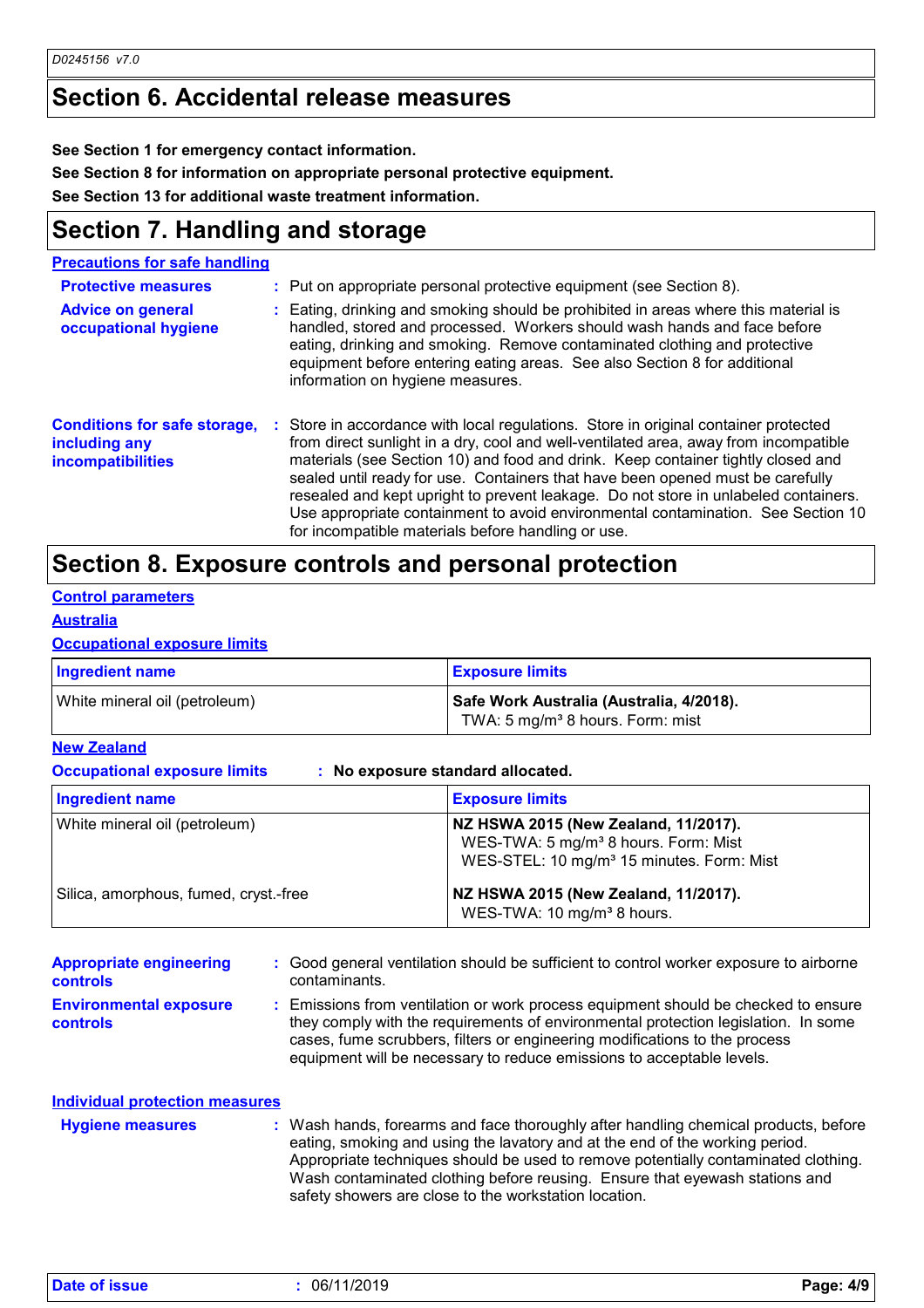### **Section 8. Exposure controls and personal protection**

| <b>Eye/face protection</b>    | : Safety eyewear complying with an approved standard should be used when a risk<br>assessment indicates this is necessary to avoid exposure to liquid splashes, mists,<br>gases or dusts. If contact is possible, the following protection should be worn,<br>unless the assessment indicates a higher degree of protection: safety glasses with<br>side-shields. |
|-------------------------------|-------------------------------------------------------------------------------------------------------------------------------------------------------------------------------------------------------------------------------------------------------------------------------------------------------------------------------------------------------------------|
| <b>Skin protection</b>        |                                                                                                                                                                                                                                                                                                                                                                   |
| <b>Hand protection</b>        | : Chemical-resistant, impervious gloves complying with an approved standard should<br>be worn at all times when handling chemical products if a risk assessment indicates<br>this is necessary.                                                                                                                                                                   |
| <b>Body protection</b>        | : Personal protective equipment for the body should be selected based on the task<br>being performed and the risks involved and should be approved by a specialist<br>before handling this product.                                                                                                                                                               |
| <b>Other skin protection</b>  | : Appropriate footwear and any additional skin protection measures should be<br>selected based on the task being performed and the risks involved and should be<br>approved by a specialist before handling this product.                                                                                                                                         |
| <b>Respiratory protection</b> | : Based on the hazard and potential for exposure, select a respirator that meets the<br>appropriate standard or certification. Respirators must be used according to a<br>respiratory protection program to ensure proper fitting, training, and other important<br>aspects of use.                                                                               |

### **Section 9. Physical and chemical properties**

| <b>Appearance</b>                                 |                                                                 |
|---------------------------------------------------|-----------------------------------------------------------------|
| <b>Physical state</b>                             | : Solid. [ Wax Strips]                                          |
| <b>Color</b>                                      | colourless to slightly white                                    |
| Odor                                              | Not available.                                                  |
| <b>Odor threshold</b>                             | Not available.                                                  |
| pH                                                | : Not determined                                                |
|                                                   |                                                                 |
| <b>Melting point</b>                              | : Not available.                                                |
| <b>Boiling point</b>                              | Not available.                                                  |
| <b>Flash point</b>                                | : Not available.                                                |
| <b>Evaporation rate</b>                           | : Not available.                                                |
| <b>Flammability (solid, gas)</b>                  | : Not available.                                                |
| Lower and upper explosive                         | : Not available.                                                |
| (flammable) limits                                |                                                                 |
| <b>Vapor pressure</b>                             | $:$ Not available.                                              |
| <b>Vapor density</b>                              | Not available.                                                  |
| <b>Relative density</b>                           | : Not available.                                                |
| <b>Solubility</b>                                 | Insoluble in the following materials: cold water and hot water. |
| <b>Solubility in water</b>                        | : Not available.                                                |
| <b>Partition coefficient: n-</b><br>octanol/water | : Not available.                                                |
| <b>Auto-ignition temperature</b>                  | : Not available.                                                |
| <b>Decomposition temperature</b>                  | Not available.                                                  |
| <b>Viscosity</b>                                  | : Not available.                                                |
| Flow time (ISO 2431)                              | Not available.                                                  |
| <b>Aerosol product</b>                            |                                                                 |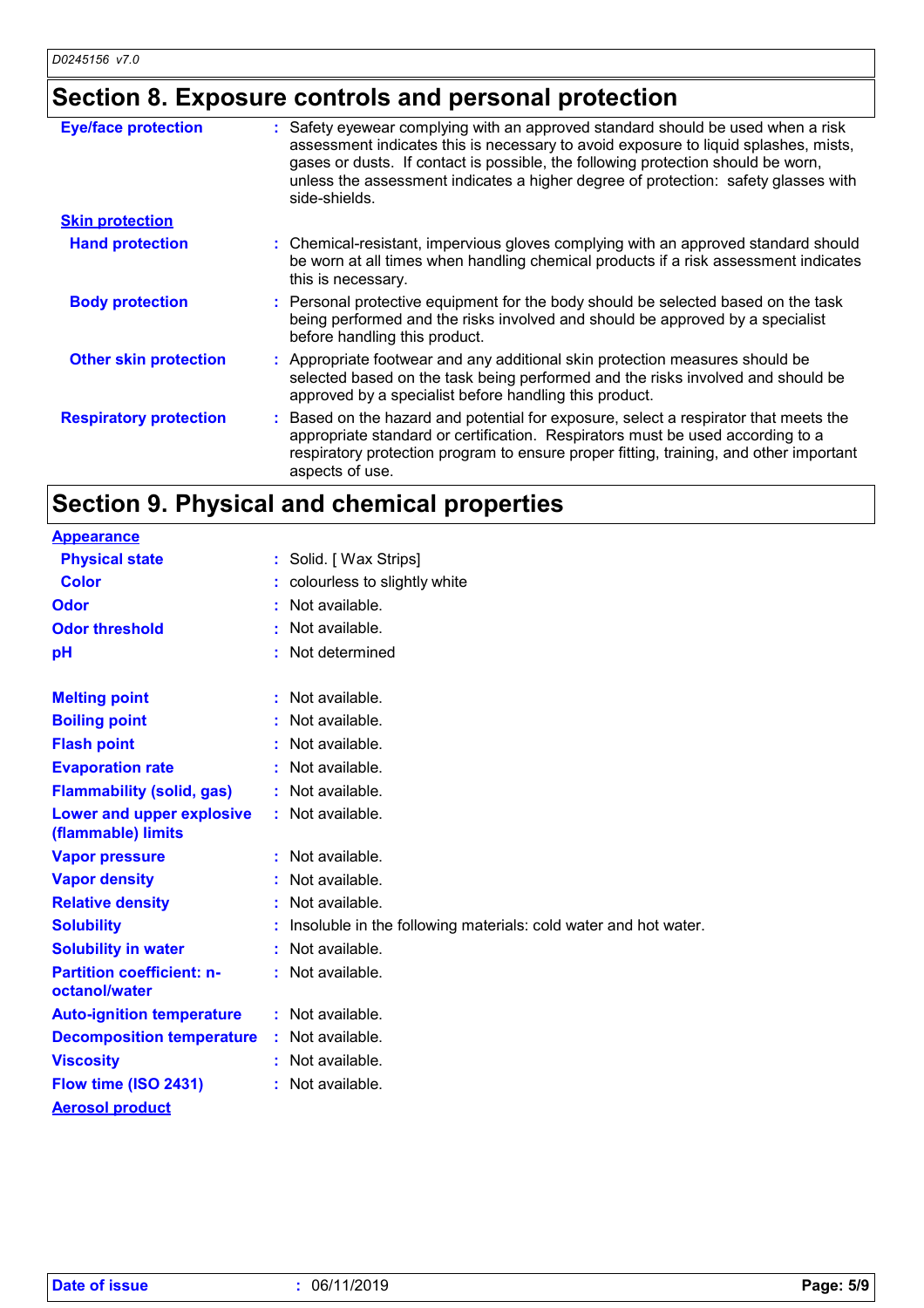## **Section 10. Stability and reactivity**

| <b>Reactivity</b>                            | : No specific test data related to reactivity available for this product or its ingredients.              |
|----------------------------------------------|-----------------------------------------------------------------------------------------------------------|
| <b>Chemical stability</b>                    | : The product is stable.                                                                                  |
| <b>Possibility of hazardous</b><br>reactions | : Under normal conditions of storage and use, hazardous reactions will not occur.                         |
| <b>Conditions to avoid</b>                   | : No specific data.                                                                                       |
| Incompatible materials                       | : No specific data.                                                                                       |
| <b>Hazardous decomposition</b><br>products   | : Under normal conditions of storage and use, hazardous decomposition products<br>should not be produced. |

### **Section 11. Toxicological information**

#### **Information on toxicological effects**

| White mineral oil (petroleum)<br>Silica, amorphous, fumed,<br>cryst.-free<br><b>Conclusion/Summary</b> | LD50 Oral<br>LD50 Oral                                              | Rat<br>Rat | >5000 mg/kg<br>3160 mg/kg | $\overline{a}$ |
|--------------------------------------------------------------------------------------------------------|---------------------------------------------------------------------|------------|---------------------------|----------------|
|                                                                                                        |                                                                     |            |                           | $\overline{a}$ |
| <b>Irritation/Corrosion</b>                                                                            | : Based on available data, the classification criteria are not met. |            |                           |                |
|                                                                                                        |                                                                     |            |                           |                |
| Not available.                                                                                         |                                                                     |            |                           |                |
| <b>Conclusion/Summary</b>                                                                              |                                                                     |            |                           |                |
| <b>Skin</b>                                                                                            | : No known significant effects or critical hazards.                 |            |                           |                |
| <b>Eyes</b>                                                                                            | : No known significant effects or critical hazards.                 |            |                           |                |
| <b>Respiratory</b>                                                                                     | : No known significant effects or critical hazards.                 |            |                           |                |
| <b>Sensitization</b>                                                                                   |                                                                     |            |                           |                |
| Not available.                                                                                         |                                                                     |            |                           |                |
| <b>Conclusion/Summary</b>                                                                              |                                                                     |            |                           |                |
| <b>Skin</b>                                                                                            | : No known significant effects or critical hazards.                 |            |                           |                |
| <b>Respiratory</b>                                                                                     | : No known significant effects or critical hazards.                 |            |                           |                |
| <b>Mutagenicity</b>                                                                                    |                                                                     |            |                           |                |
| Not available.                                                                                         |                                                                     |            |                           |                |
| <b>Conclusion/Summary</b>                                                                              | : No known significant effects or critical hazards.                 |            |                           |                |
| <b>Carcinogenicity</b>                                                                                 |                                                                     |            |                           |                |
| Not available.                                                                                         |                                                                     |            |                           |                |
| <b>Conclusion/Summary</b>                                                                              | : No known significant effects or critical hazards.                 |            |                           |                |
| <b>Reproductive toxicity</b>                                                                           |                                                                     |            |                           |                |
| Not available.                                                                                         |                                                                     |            |                           |                |
| <b>Conclusion/Summary</b>                                                                              | : No known significant effects or critical hazards.                 |            |                           |                |
| <b>Teratogenicity</b>                                                                                  |                                                                     |            |                           |                |
| Not available.                                                                                         |                                                                     |            |                           |                |
| <b>Conclusion/Summary</b>                                                                              | : No known significant effects or critical hazards.                 |            |                           |                |
| <b>Specific target organ toxicity (single exposure)</b>                                                |                                                                     |            |                           |                |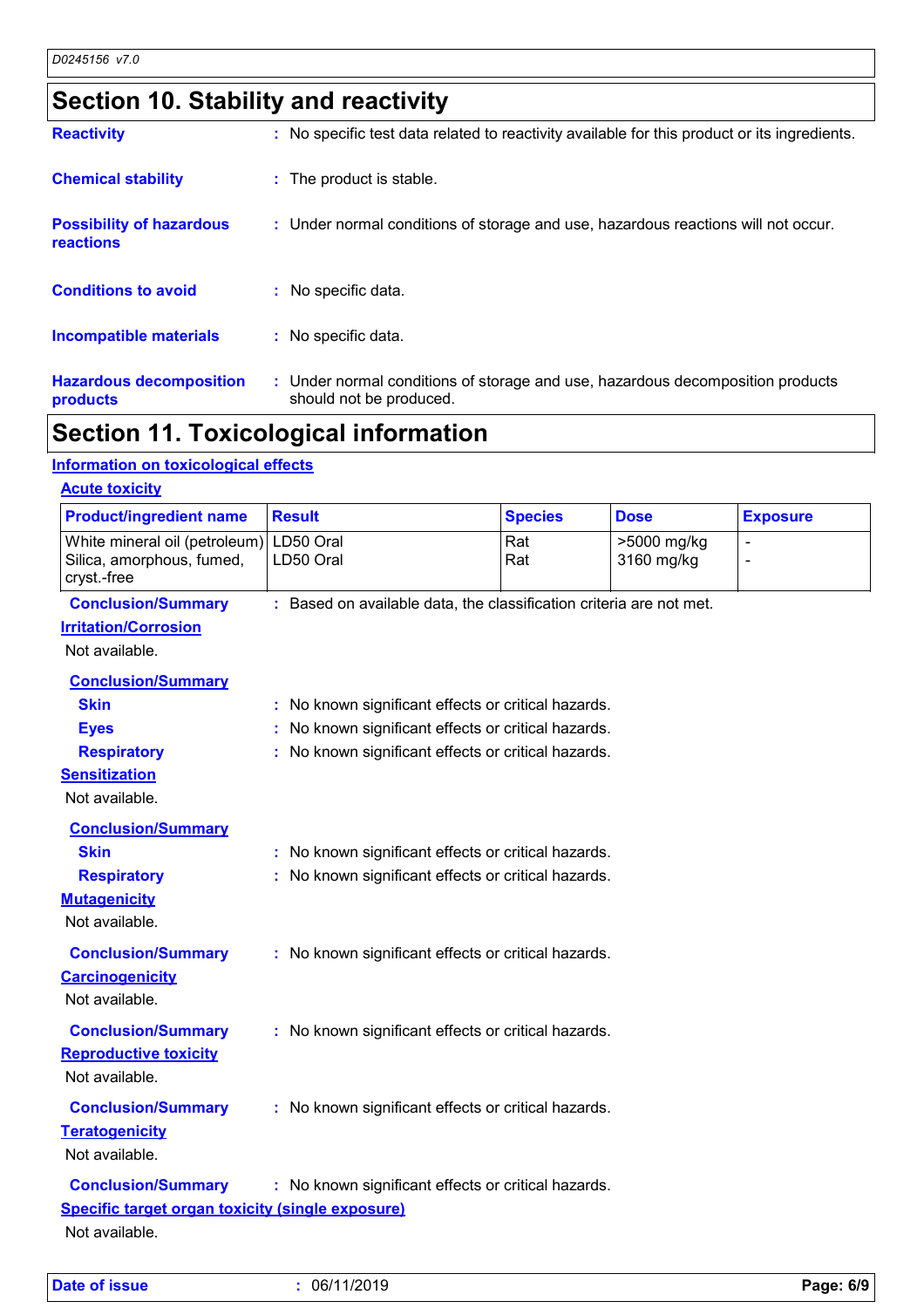### **Section 11. Toxicological information**

**Specific target organ toxicity (repeated exposure)**

Not available.

#### **Aspiration hazard**

Not available.

| <b>Information on the likely</b><br>routes of exposure | : Not available.                                    |
|--------------------------------------------------------|-----------------------------------------------------|
| <b>Potential acute health effects</b>                  |                                                     |
| <b>Eye contact</b>                                     | : No known significant effects or critical hazards. |
| <b>Inhalation</b>                                      | : No known significant effects or critical hazards. |
| <b>Skin contact</b>                                    | : No known significant effects or critical hazards. |
| <b>Ingestion</b>                                       | : No known significant effects or critical hazards. |
|                                                        |                                                     |

|  |  |  | <u>Symptoms related to the physical, chemical and toxicological characteristics </u> |
|--|--|--|--------------------------------------------------------------------------------------|
|  |  |  |                                                                                      |

| <b>Eye contact</b>  | : No specific data. |
|---------------------|---------------------|
| <b>Inhalation</b>   | : No specific data. |
| <b>Skin contact</b> | : No specific data. |
| <b>Ingestion</b>    | : No specific data. |

#### **Delayed and immediate effects and also chronic effects from short and long term exposure**

| <b>Short term exposure</b>                        |                                                     |
|---------------------------------------------------|-----------------------------------------------------|
| <b>Potential immediate</b><br>effects             | $:$ Not available.                                  |
| <b>Potential delayed effects</b>                  | $:$ Not available.                                  |
| <b>Long term exposure</b>                         |                                                     |
| <b>Potential immediate</b><br>effects             | $:$ Not available.                                  |
| <b>Potential delayed effects : Not available.</b> |                                                     |
| <b>Potential chronic health effects</b>           |                                                     |
| Not available.                                    |                                                     |
| <b>Conclusion/Summary</b>                         | : No known significant effects or critical hazards. |
| <b>General</b>                                    | No known significant effects or critical hazards.   |
| <b>Carcinogenicity</b>                            | No known significant effects or critical hazards.   |
| <b>Mutagenicity</b>                               | No known significant effects or critical hazards.   |
| <b>Teratogenicity</b>                             | No known significant effects or critical hazards.   |
| <b>Developmental effects</b>                      | No known significant effects or critical hazards.   |
| <b>Fertility effects</b>                          | No known significant effects or critical hazards.   |

#### **Numerical measures of toxicity**

**Acute toxicity estimates**

Not available.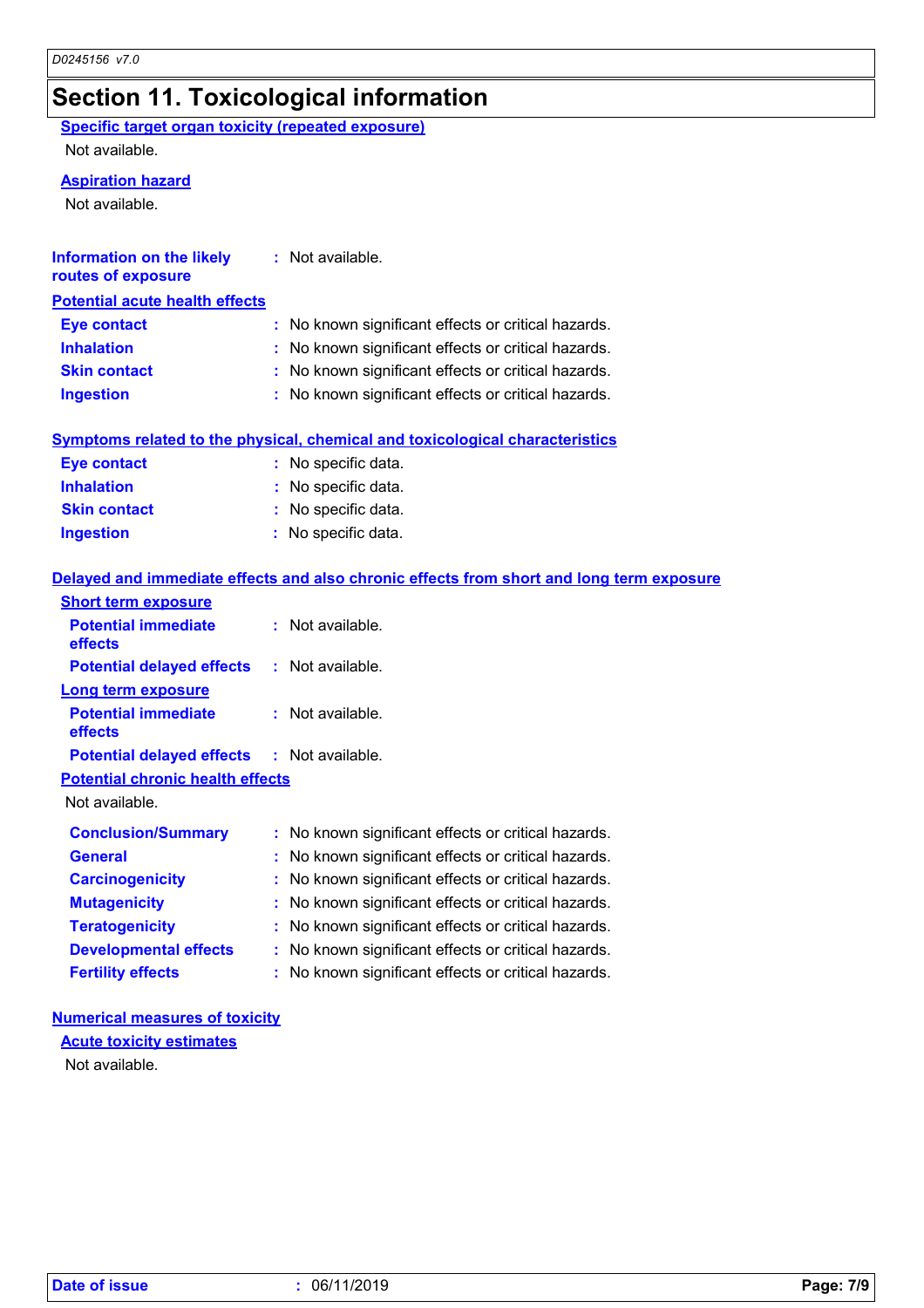### **Section 12. Ecological information**

#### **Toxicity**

Not available.

#### **Persistence and degradability**

| <b>Product/ingredient name</b>   | <b>Aquatic half-life</b> | <b>Photolysis</b> | Biodegradability |
|----------------------------------|--------------------------|-------------------|------------------|
| White mineral oil (petroleum)  - |                          |                   | <b>Readily</b>   |

#### **Bioaccumulative potential**

| <b>Product/ingredient name</b>    | $\blacksquare$ Log $\mathsf{P}_{\mathsf{ow}}$ | <b>BCF</b> | <b>Potential</b> |
|-----------------------------------|-----------------------------------------------|------------|------------------|
| White mineral oil (petroleum)  >6 |                                               |            | high             |

#### **Mobility in soil**

| <b>Soil/water partition</b> | : Not available. |
|-----------------------------|------------------|
| <b>coefficient (Koc)</b>    |                  |

**Other adverse effects** : No known significant effects or critical hazards.

#### **Section 13. Disposal considerations**

| <b>Disposal methods</b> | : The generation of waste should be avoided or minimized wherever possible.<br>Disposal of this product, solutions and any by-products should at all times comply<br>with the requirements of environmental protection and waste disposal legislation<br>and any regional local authority requirements. Dispose of surplus and non-<br>recyclable products via a licensed waste disposal contractor. Waste should not be<br>disposed of untreated to the sewer unless fully compliant with the requirements of<br>all authorities with jurisdiction. Waste packaging should be recycled. Incineration or<br>landfill should only be considered when recycling is not feasible. This material and<br>its container must be disposed of in a safe way. Empty containers or liners may<br>retain some product residues. Avoid dispersal of spilled material and runoff and |
|-------------------------|-------------------------------------------------------------------------------------------------------------------------------------------------------------------------------------------------------------------------------------------------------------------------------------------------------------------------------------------------------------------------------------------------------------------------------------------------------------------------------------------------------------------------------------------------------------------------------------------------------------------------------------------------------------------------------------------------------------------------------------------------------------------------------------------------------------------------------------------------------------------------|
|                         | contact with soil, waterways, drains and sewers.                                                                                                                                                                                                                                                                                                                                                                                                                                                                                                                                                                                                                                                                                                                                                                                                                        |

### **Section 14. Transport information**

|                                      | <b>ADG</b>     | <b>ADR/RID</b> | <b>IMDG</b>    | <b>IATA</b>    |
|--------------------------------------|----------------|----------------|----------------|----------------|
| <b>UN number</b>                     | Not regulated. | Not regulated. | Not regulated. | Not regulated. |
| <b>UN proper</b><br>shipping name    |                |                |                |                |
| <b>Transport hazard</b><br>class(es) | ٠              |                |                |                |
| <b>Packing group</b>                 | ٠              |                |                |                |
| <b>Environmental</b><br>hazards      | No.            | No.            | No.            | No.            |

**Special precautions for user Transport within user's premises:** always transport in closed containers that are **:** upright and secure. Ensure that persons transporting the product know what to do in the event of an accident or spillage.

**Transport in bulk according :** Not available. **to Annex II of MARPOL and the IBC Code**

**Date of issue :** 06/11/2019 **Page: 8/9**